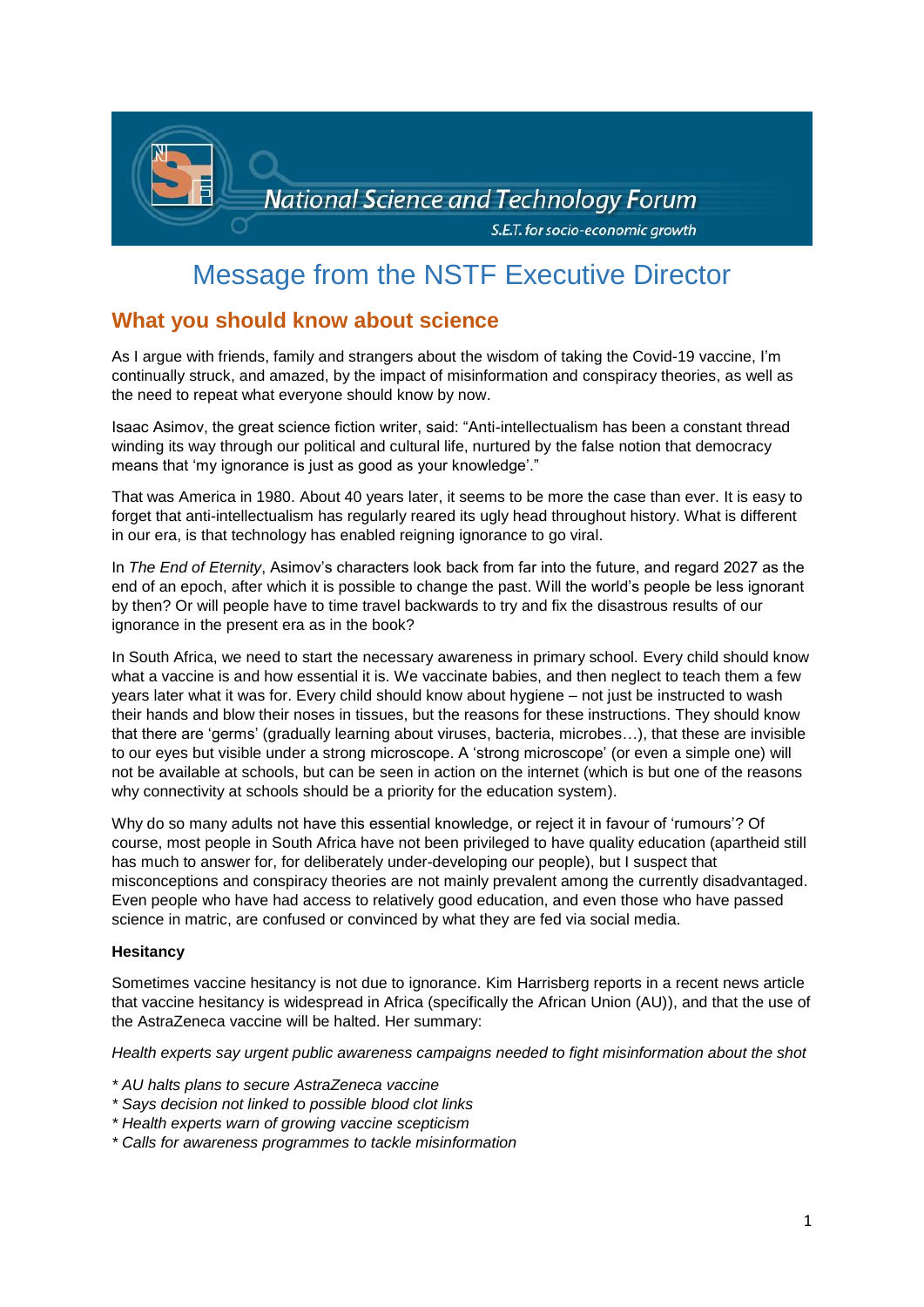Globally, more than 700 million vaccine doses have already been administered. Africa accounts for less than 2% of the total compared to North America's 27% and Europe's 20% share. Through the COVAX initiative, 600 million shots are to be provided to about 40 African countries, most of them from AstraZeneca – which is enough to vaccinate 20% of their populations. But Africa wants the choice of vaccines that other countries have, and not have AstraZeneca imposed on it. Ayoade Alakija, co-chair of the AU's Africa Vaccine Delivery Alliance for Covid-19, called for "community engagement with data that is locally owned and adapted to a local context". His opinion is that if Africa had vaccine options, it would help to dispel fears and misinformation.

See [Calls to beat vaccine hesitancy as African Union drops AstraZeneca \(trust.org\),](https://news.trust.org/item/20210409172034-tdapu/) by [Kim](https://news.trust.org/profile/?id=003D0000029sF0DIAU)  [Harrisberg,](https://news.trust.org/profile/?id=003D0000029sF0DIAU) Thomson Reuters Foundation. Published on Friday, 9 April 2021.

#### **Why is it that people don't trust science and scientists?**

Is the lack of trust related to people's mistrust of their governments? The high rate of hesitancy in South Africa might be related to lack of trust of the authorities that obtain the vaccines and organise their administration. But there are other possible reasons:

The public seems to have difficulty understanding how uncertainty is dealt with in science, how knowledge is generated and verified, how there are checks and balances in the way the global and national science systems work, and why a consensus of many hundreds of scientists is more credible that of a single scientist. In short, people do not know how science works. They view it as single, isolated studies, by scientists working in isolation. They view it as opinions and beliefs, rather than established facts where even the degree of certainty is measured. ('Facts' is not exactly the right word, but it is one that is popularly understood).

People have to be told how science 'works' – this is essential information which people won't know unless taught. Credible sources, such as relatable role models, should convey such knowledge, rather than the government.

#### **What should people know about science?**

- **The importance of rigorous experiments.** Best practice is that experiments are done with large samples and with controls (experiments identical except for one factor, to compare the difference in outcomes, if any). Other scientists must be able to replicate the experiments and obtain the same outcomes. All this has to be explained to the public as it is not obvious why these are requirements for credible studies. People also need to know there is wide-spread adherence among scientists to these requirements, and institutions enforce them. The public should be able to judge for themselves whether a study or a claim to a finding is credible based on these requirements.
- **Clinical trials are done in medical fields and social sciences.** What are the kinds of thresholds for sampling and control groups to give credible results? How do you do representative sampling? Studies with large samples and very representative samples are more credible than small studies with homogenous samples.
- **Scientists reference other scientists.** They have to build on the work of other scientists, and have to know what other related work is being done currently. That is why conferences are arranged and good scientists will regularly attend and present their findings at these. They read as much as possible of what other scientists are doing and have done in fields related to their own. This is an essential part of generating scientific knowledge. Whatever the scientist does, must take into account all the work that has gone before. For the non-scientist this is hard to imagine, especially for the many millions of people who do not read at all.
- **Scientists work together.** They discuss and consult with one another in writing or in person. They usually work in teams on a project. It is very seldom the case – as so often portrayed – that a single isolated scientist discovers something ground-breaking while working on their own in a lab. If the scientists are working collaboratively instead of in isolation, their results are also more credible.
- **It takes a long period of study and rigorous training to become a scientist.** There are not only the three to five years of basic study (undergraduate, and in South Africa consisting of a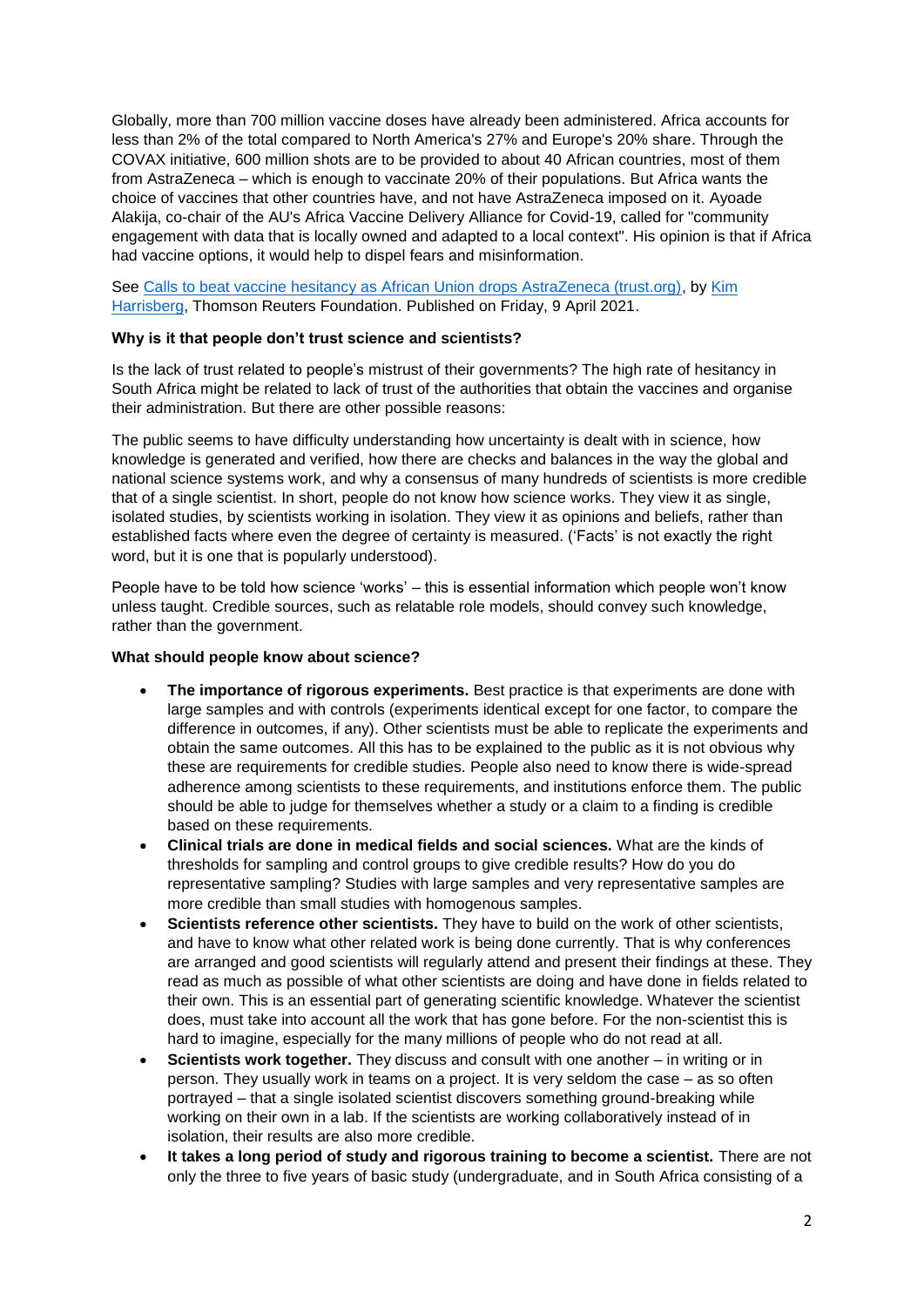BSc and Honours degree), but this has to be followed by a Masters degree and then a PhD. After which the scientist is formally qualified but not yet qualified to lead scientific studies, and has to do some years of post-doctoral research. The teams of scientists include postgraduate students and post-doctoral researchers, under the supervision of a highly qualified and experienced scientist/s. Thus, it can take up to ten years just to qualify, plus years of research experience. Someone with a doctorate who has done one study and published one paper cannot be regarded as a leading scientist.

 **The peer review process.** Whatever is published should be reviewed by fellow scientists, and critically assessed. The peer review process is (or should be) strict, and gaps in the scientist's processes and thinking should be identified. The author can be criticised and/or the results rejected. This is part of the process. Although no-one wants their paper to be criticised or rejected, and risk having a tainted reputation, it is an opportunity to do further study, correct the problems in the methodology followed, assumptions incorrectly made, or misinterpretations of the literature. If the scientist was dishonest or committed plagiarism, the peer review process should identify this, and the work should be rejected. Even after the peer review process is followed and a paper is approved for publication, problems with the work can come to light. These are usually exposed and the work of the scientist is discredited. So scientists have a way of 'policing' each other's work. A discredited study, paper or scientist does not bear a (figurative) stamp of approval. The public should not take such studies or scientists seriously.

#### **The paper, the 'Plandemic' and the perfect storm**

All of the above seems obvious when you are in a scientific field (or close to it), but it is not common knowledge. Here follows an example of how claims on social media can be debunked by some understanding of the way scientific knowledge is generated:

Dr Judy Mikovits claims that she has evidence that another deadly virus is delivered through the anti-Covid-19 vaccines, and that she was victimised and arrested for revealing conspiracies by big pharma. She tells this sad and alarming story quite convincingly in an interview on *Plandemic*, which has since been removed from various websites. (If you still want to see what all the fuss is about: watch Dr Judy Mikovits - [PLANDEMIC VIDEO \(drjudyamikovits.com\).](https://drjudyamikovits.com/) This video became a superspreader of misinformation. (Please don't share it without explanation!) However, she was already publicising false claims long before the pandemic. Now she is claiming that millions of people will die if they receive the vaccinations.

Her claims have been debunked many times by various fact-checkers. This seems to be the background story which she chooses to deny: She had done scientific work on another virus and published a paper in 2009 (23 Oct): [Detection of an Infectious Retrovirus, XMRV, in Blood Cells of](https://science.sciencemag.org/content/326/5952/585.long)  [Patients with Chronic Fatigue Syndrome | Science \(sciencemag.org\).](https://science.sciencemag.org/content/326/5952/585.long) Initially the paper was accepted through the peer review process, published and widely welcomed as reporting a ground-breaking discovery. But the study contained a flaw, probably contamination in the lab she was working in, because her findings couldn't be replicated. The study she did was rejected and the paper retracted in 2011 because of this. She refused to accept the rejection, and ten years on, is still spreading false news, in apparent retaliation for her humiliation. She stole data and was suspected of stealing equipment, and when she refused to return these, she was arrested. Many people believe her fabricated story and the videos of interviews with her went viral. People do not read up further on the internet to inform themselves of the circumstances of her 'victimisation'.

It is the peers of this scientist who rejected her work, with the science system fulfilling its function of checking up on the work of fellow scientists.

For more information see: Was a Scientist Jailed After Discovering a Deadly Virus Delivered Through [Vaccines? \(snopes.com\),](https://www.snopes.com/fact-check/scientist-vaccine-jailed/) by [Alex Kasprak,](https://www.snopes.com/author/alex/) Published 8 December 2018, updated 6 May 2020. Also see Wikipedia: [Judy Mikovits -](https://en.wikipedia.org/wiki/Judy_Mikovits) Wikipedia and [Plandemic -](https://en.wikipedia.org/wiki/Plandemic) Wikipedia.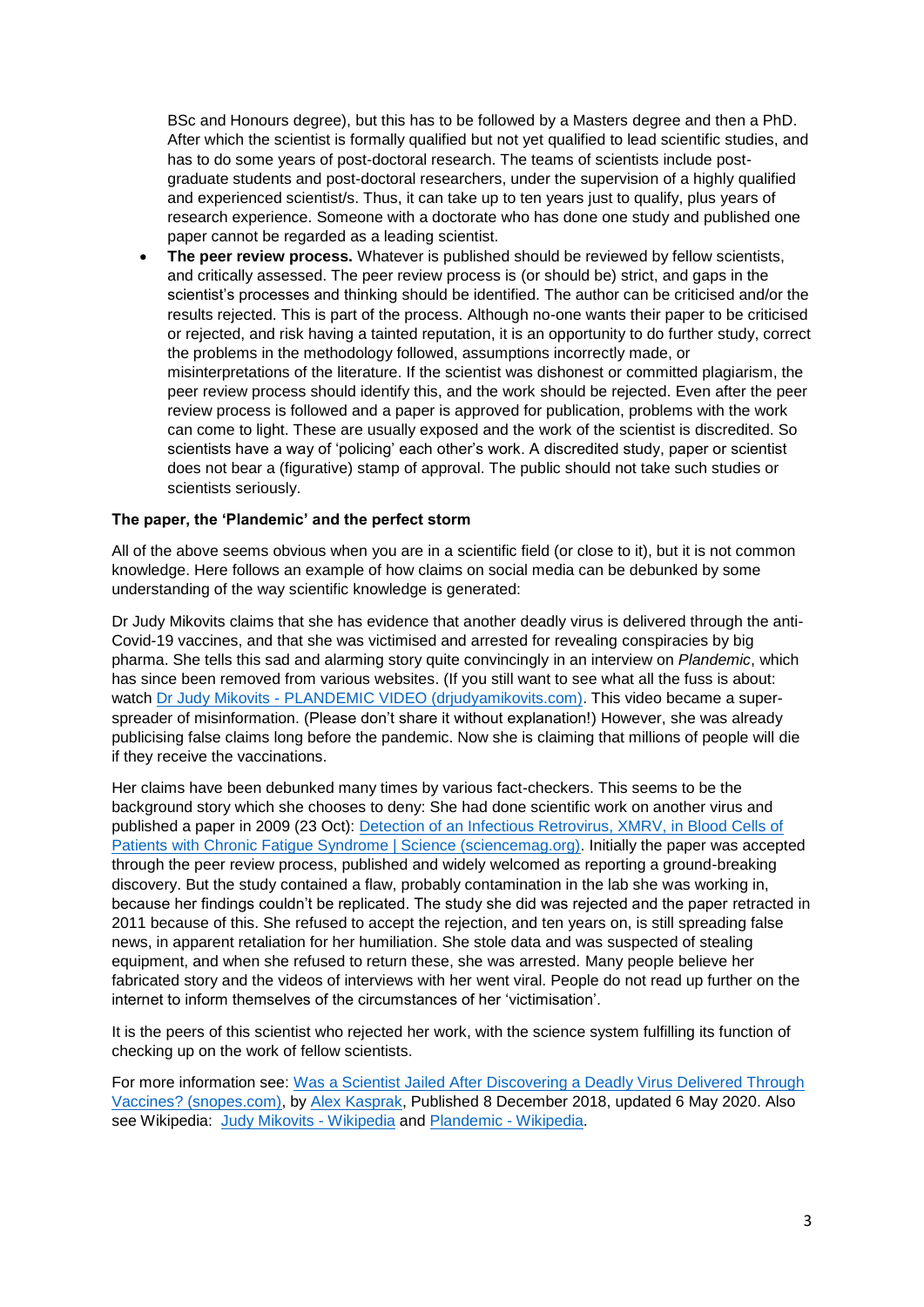#### **Other examples of dilemmas experienced by the non-scientifically minded:**

- 1. **Spanner in the works at an NSTF presentation.** If a scientist's work simply negates the work that is done elsewhere or that preceded his/hers, it is not scientific. Scientific studies should be provided when refuting previous and current work in the field. An example is the scientist who volunteered to present at one of NSTF's events, who called climate science into question. He was refuting what the top climate change expert, internationally respected and NSTF Award winner in the Lifetime category (2015), Prof Bob Scholes, had presented with detailed evidence and sound arguments about the climate change that is happening and how it is expected to escalate. You would think it obvious that our audience would choose Prof Scholes' opinions, which are corroborated by hundreds of scientists internationally, and by the evidence. However, some people at the event without a scientific background chose on this occasion to embrace the doubt sown by the (very brief) presentation of the interloper! (NSTF discussion events are open to a wide range of stakeholders and the public).
- 2. **'We don't want to be guinea pigs'.** People are indignant that the Johnson and Johnson vaccine was being administered in South Africa as a continued phase of the clinical trials in which SA was participating. "We are guinea pigs!", they say, and they think their suspicions about the vaccination programme are confirmed. What they do not understand is that the risk of ill effects is very low, given the part of the clinical trials already completed with about 43 000 people around the world and including South Africa. Proper clinical trials, in phases, are to ensure that medicines or vaccines are close to 100% safe – they are not the first experiments with the medicines/vaccines. Under the circumstances it was wholly justified to vaccinate the health workers in SA in particular, as part of the clinical trials, to save their lives. See Wikipedia: [Johnson & Johnson COVID-19 vaccine -](https://en.wikipedia.org/wiki/Johnson_%26_Johnson_COVID-19_vaccine) Wikipedia. The vaccine has now been declared safe and effective and emergency use authorisation has been given in various countries: On 29 January 2021, it was announced that it has 85% efficacy in preventing severe Covid-19, and 100% efficacy in preventing hospitalisation or death caused by the disease Already, the results of the Phase I–IIa clinical trial had confirmed the safety and effectiveness of this vaccine. "The interim analysis was based on 468 cases of symptomatic COVID-19 among 43,783 adult volunteers in Argentina, Brazil, Chile, Colombia, Mexico, Peru, South Africa, and the United States. No deaths related to COVID-19 were reported in the vaccine group, while five deaths in the placebo group were related to COVID-19.<sup>[\[53\]](https://en.wikipedia.org/wiki/Johnson_%26_Johnson_COVID-19_vaccine#cite_note-jnj_29Jan2021-53)"</sup> The European Commission approved the vaccine (which is actually called Janssen) on 11 March 2021. In the United States: On 26 February 2021, a meeting of the Vaccines and Related Biological Products Advisory Committee (VRBPAC) voted unanimously for an Emergency Use Authorisation (EUA) for the vaccine. The Food and Drug Administration (FDA) granted the EUA for the vaccine the following day. On about 17 February 2021, the vaccine received emergency authorisation in South Africa.
- 3. **Microchip conspiracy.** Somehow the bizarre story of a microchip inserted with the vaccine has spread around the globe, and people still believe it. (I also heard a version from an Uber driver, that when the microchip is 'switched off', the host instantly dies!) Firstly – there is a shortage of microchips due to increasing demand for electronic gadgets to do online learning, studying and working from home, and perhaps the rise of manufacture of electric vehicles. This should reassure people that already there aren't enough microchips to go around for the usual uses – there is not an infinite supply after all. Secondly, the costs of injecting microchips into everyone would be exorbitant. You cannot believe that the pharmaceutical companies just want to make money, and at the same time believe that they would incur the expenses of such a dubious project. See [Debunking the COVID-19 vaccine microchip tracker conspiracy](https://www.abc4.com/news/digital-exclusives/no-covid-19-vaccine-patients-are-not-being-injected-with-a-microchip/)  [theory \(abc4.com\).](https://www.abc4.com/news/digital-exclusives/no-covid-19-vaccine-patients-are-not-being-injected-with-a-microchip/)

#### **'Playing ball on running water'**

(From the title of the popular book written by D.K. Reynolds: *Playing Ball on Running Water: The Japanese Way to Building a Better Life)*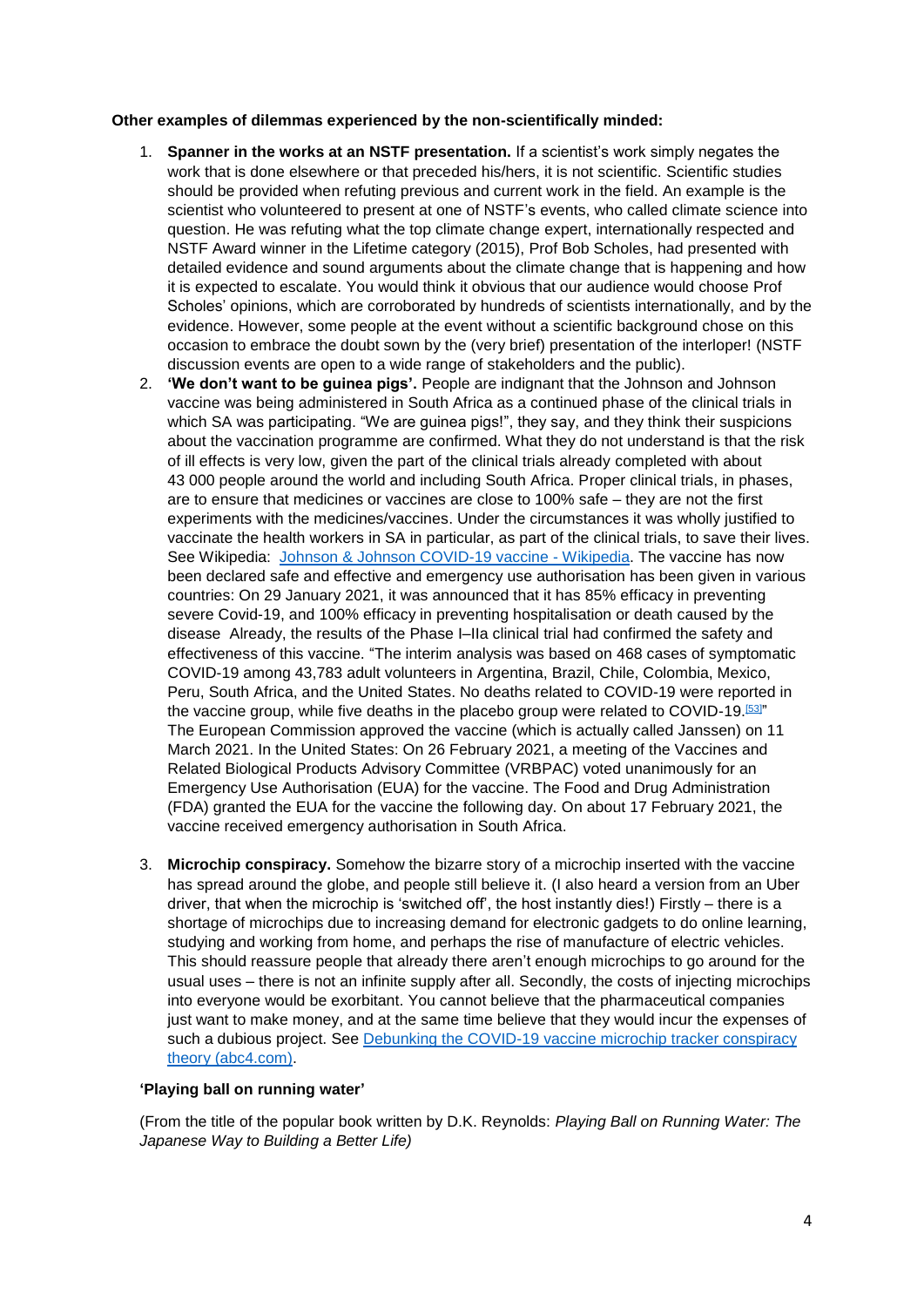Things changed very fast over the past year – not least of all the 'scientific' advice to governments and the public. Scientific advice has to be adapted over time because scientific findings change – this has always been the case, but science has developed in fast-forward mode over the past year-and-a-bit. This has created the illusion that scientists 'don't know themselves what's going on' and that 'science is unreliable/made-up/has ulterior motives', etc. The decision makers at all levels are faced with the practical dilemmas of how to deal with the Covid-19 regulations and guidelines, and how to communicate to and guide their people at the same time. Because of the changing nature of the scientific advice, and the omni-presence of non-scientific advice, people have all become sceptics and turned against authority. Everyone has become their own expert, trusting in their own common sense or imagination, and whatever comes up on an internet search or on social media, in preference to science.

### **In March last year it was commonly accepted:**

- At first, that masks won't help at all and will provide no protection to the wearer. Luckily, it didn't take long to change this to 'Everyone should wear a mask'!
- Everyone should frequently clean their hands (20 seconds with soap and water, or rubbing with 70% alcohol mixture).
- Social distancing of 1.5 or 2 metres apart.
- That you should isolate if you are ill, or have Covid-19, or suspect you have it, or are particularly vulnerable to such an illness.
- All surfaces that are commonly touched should be sanitised. (This was taken to extremes by sanitising floors, bookshelves, car seats etc).
- It was commonly believed that the virus did not hang around in the air. It was thought to drop to the ground/floor in moisture droplets that are too heavy to float. (Nevertheless, entire rooms, buildings, schools, shops, etc were fumigated, even if they had been standing empty).

### **Expert advice is currently:**

- Everyone should (still) wear a mask
- Everyone should (still) frequently clean their hands
- Social distancing of 1.5 or 2 metres apart should (still) be maintained
- Isolate if you are ill, or have Covid-19, or suspect you have it, or are vulnerable to such an illness. (This is still the advice to follow.)
- It is not that important to sanitise surfaces. (Surprise!)
- Good ventilation indoors and doing many activities outdoors instead of indoors (wherever possible). This is a relatively NEW requirement, but arguably the most important guideline of all.

It's not that anyone was deliberately misleading the public, and there was some certainty among the disagreements about what was to be done. To err on the side of safety, the current best practice guidelines from the WHO and other countries were adopted and enforced. This included spaces, surfaces and objects being sanitised to kill anything that could ever live on or in them. (See [Another Covid Myth Dies the Death –](https://www.aier.org/article/another-covid-myth-dies-the-death/) AIER.) During lockdown, I think many people discovered the hidden, efficient cleaner identity in their personalities, and scrubbed down their homes daily!

There's a problem here that has been obvious for many years, but not it seems, generally known. The cleaning materials that claim to kill 99%, or 99.9%, or even 99.99% of germs (microbes) do not create a healthy living environment. The air around us, all surfaces, and all objects naturally have many millions of microbes living on/in them. We as human beings contain even more of these inside us and on our skins. Likewise, our animals do too. Most microbes are harmless. Many microbes are beneficial and we actually need them. Harmless and beneficial microbes should NOT be killed, because they fend off the harmful ones through natural competition. In